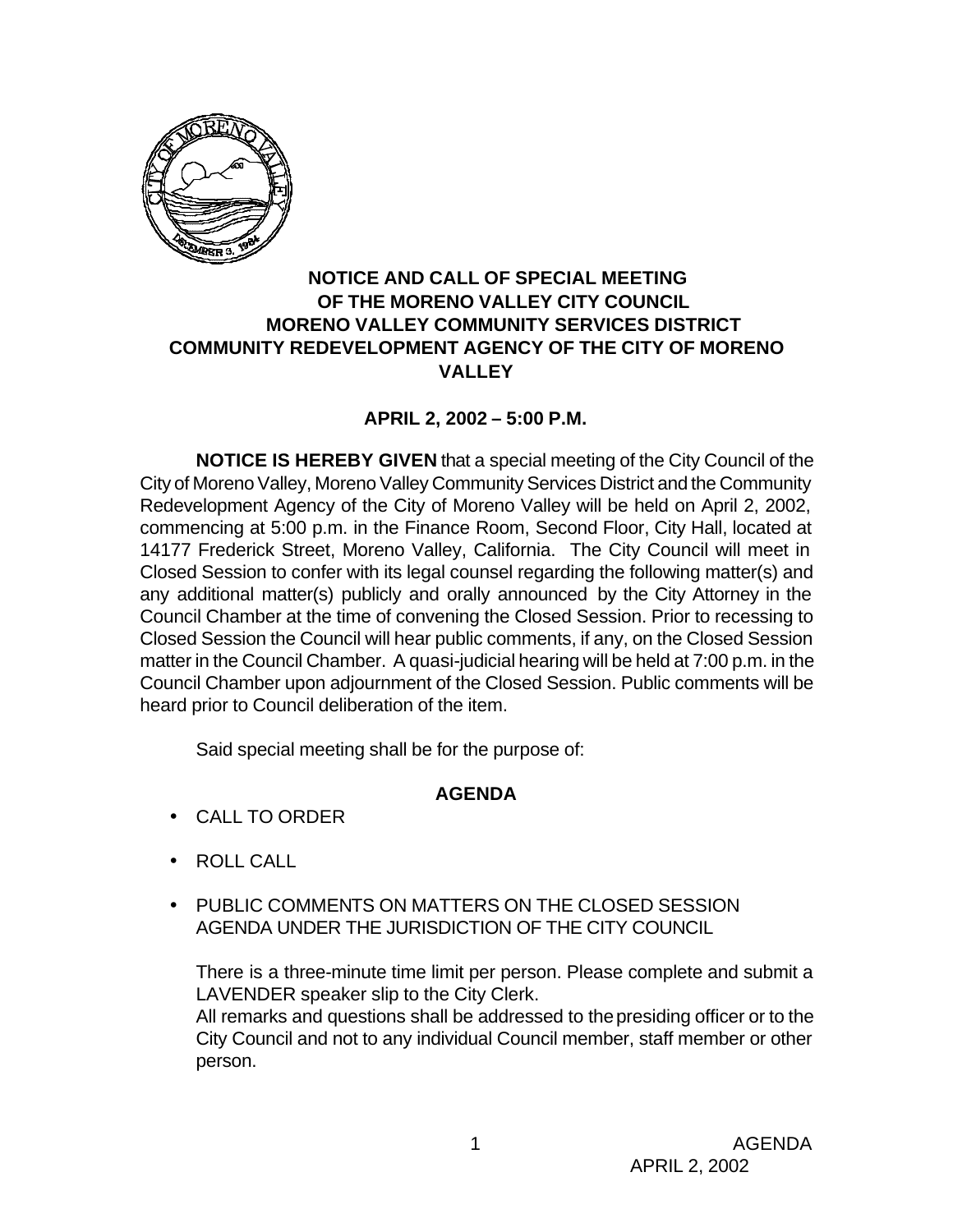- **CLOSED SESSION - The Closed Session will be held pursuant to Government Code:**
- 1) SECTION 54956.9(a) CONFERENCE WITH LEGAL COUNSEL EXISTING **LITIGATION**

Case: *City of Moreno Valley v. Moreno Valley Investment Group* Court: Riverside Superior Court Case No.: RIC 254545

- 2) CONFERENCE WITH LEGAL COUNSEL ANTICIPATED LITIGATION
	- a) SECTION 54956.9(b)(1) Significant exposure to litigation Number of Cases: 3
	- b) SECTION 54956.9(c) Initiation of litigation: Number of Cases: 4
- 3) SECTION 54957.6 –LABOR NEGOTIATIONS
	- a) Agency Representative: Gene Rogers Employee Organization: MVCEA
	- b) Agency Representative: Gene Rogers Employee Organization: MVMA

## • **REPORT OF ACTION FROM CLOSED SESSION BY CITY ATTORNEY, IF ANY**

• **ADJOURN** to Quasi-Judicial Hearing to be held at 7:00 p.m. in the Council Chamber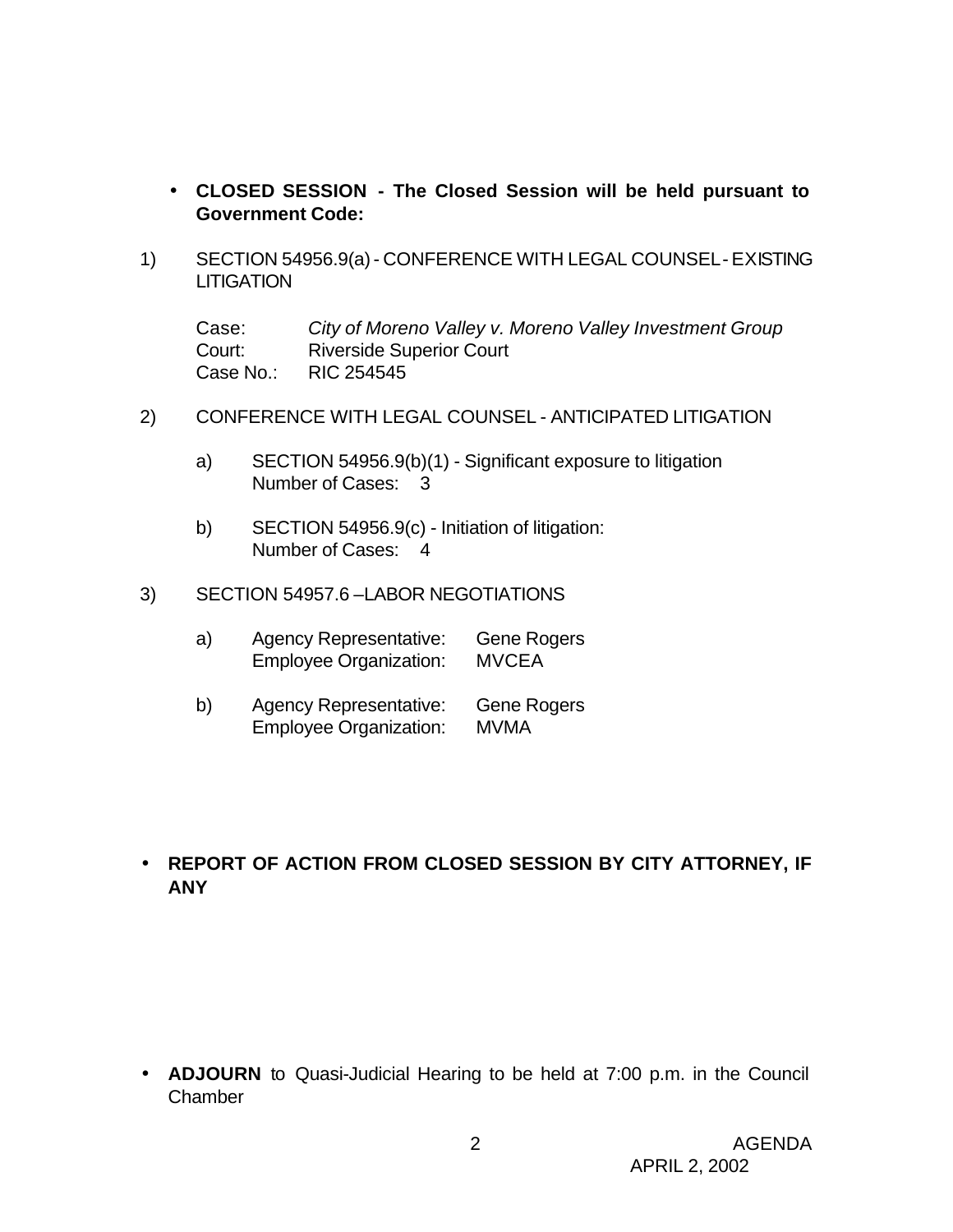• PUBLIC COMMENTS **ON MATTERS ON THE AGENDA** WILL BE TAKEN UP AS THE ITEM IS CALLED FOR BUSINESS, BETWEEN STAFF'S REPORT AND CITY COUNCIL DELIBERATION (SPEAKER SLIPS MAY BE TURNED IN UNTILTHE ITEM IS CALLED FOR BUSINESS.) Those wishing to speak should submit a BLUE speaker slip to the Bailiff. There is a THREE-minute limit per person.

All remarks and questions shall be addressed to the presiding officer or to the City Council and not to any individual Council member, staff member or other person.

- F1. HEARING REGARDING ABATEMENT OF CODE VIOLATIONS AT 27381 COTTONWOOD AVENUE (Report of: Director of Community and Economic Development) Recommendation: That the City Council:
	- 1. Conduct a quasi-judicial hearing;
	- 2. Based on the evidence, find that code violations exist on the property at 27381 Cottonwood Avenue.; and
	- 3. Adopt Resolution number 2002-24 declaring the violations a nuisance, ordering them to be corrected, and ordering the City to abate the violations if they are not corrected by the property owner within 30 days after written notice.

Resolution No. 2002-24

A Resolution of the City Council of the City of Moreno Valley, California Regarding 27381 Cottonwood Avenue, Making Findings, Ordering Correction of Code Violations and Directing Abatement of Uncorrected Violations

# **ADJOURNMENT**

\_\_\_\_\_\_\_\_\_\_\_\_\_\_\_\_\_\_\_\_\_\_\_\_\_\_\_\_\_\_\_\_\_